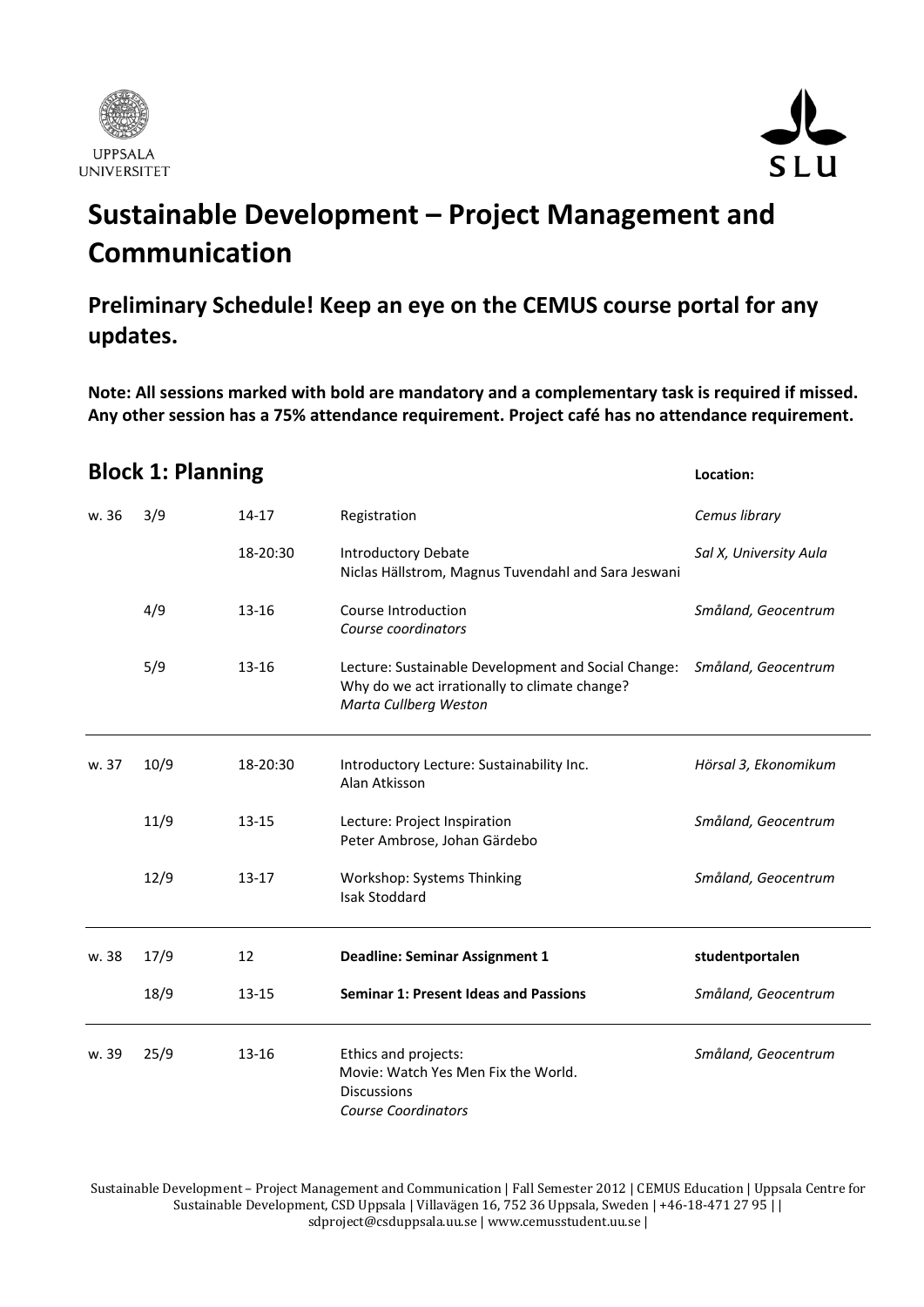|       | 26/9  | $13 - 16$ | <b>Workshop: Norm Critique Pedagogy</b><br><b>Fredens Hus</b>                             | Uppsala Castle         |
|-------|-------|-----------|-------------------------------------------------------------------------------------------|------------------------|
| w. 40 | 1/10  | 12        | <b>Deadline: Form Project Groups</b>                                                      | studentportalen        |
|       | 1/10  | $13 - 16$ | <b>Lecture Project planning</b><br><b>Mikael Eriksson</b>                                 | 12:130, Blåsenhus      |
|       | 3/10  | $13 - 17$ | Workshop:<br><b>Group Dynamics and Soft Management Skills</b><br><b>Agneta Setterwall</b> | 12:130, Blåsenhus      |
| w. 41 | 8/10  | 12        | Deadline seminar assignment 2                                                             | studentportalen        |
|       | 9/10  | $13 - 17$ | Seminar 2-Project plan/goals                                                              | Norrland I, Geocentrum |
|       |       | 17-19     | Lecture: Dawn over the Kalahari (Optional)<br>Lasse Berg                                  | Hörsal 3, Ekonomikum   |
| w. 42 | 15/10 | 12        | Deadline: Project plan - tollgate                                                         | studentportalen        |
|       | 16/10 | $16 - 18$ | Lecture: Social Media and Internet<br><b>Patrick Prax</b>                                 | 13:027, Blåsenhus      |
|       | 17/10 | $13 - 17$ | <b>Workshop: Student-led</b>                                                              | Småland, Geocentrum    |

### **Block 2: Implementation**

| w. 43 |       |                      | Working with Projects                                        |                                         |
|-------|-------|----------------------|--------------------------------------------------------------|-----------------------------------------|
| w. 44 | 29/10 | 12                   | <b>Deadline: Status Report 1</b>                             | studentportalen                         |
|       | 30/11 | 13-16<br>$16 - 17$   | <b>Progression meeting 1</b><br>1st Project Café             | Tufvendahl & Hällström<br>Cemus Library |
| w. 45 |       |                      | Working with Projects                                        |                                         |
| w. 46 | 12/11 | 12                   | <b>Deadline: Status Report 2</b>                             | studentportalen                         |
|       | 13/11 | $13 - 16$<br>$16-17$ | <b>Progression meeting 2</b><br>2 <sup>nd</sup> Project Café | Tufvendahl & Hällström<br>Cemus Library |
| w. 47 |       |                      | Working with Projects                                        |                                         |
| w. 48 | 26/11 | 12                   | <b>Deadline: Seminar Assignment 3</b>                        | studentportalen                         |
|       | 27/11 | 13-16<br>$16-17$     | Seminar 3: Course book<br>3rd Project Café                   | Småland, Geocentrum                     |

Sustainable Development – Project Management and Communication | Fall Semester 2012 | CEMUS Education | Uppsala Centre for Sustainable Development, CSD Uppsala | Villavägen 16, 752 36 Uppsala, Sweden | +46‐18‐471 27 95 | | sdproject@csduppsala.uu.se | www.cemusstudent.uu.se |